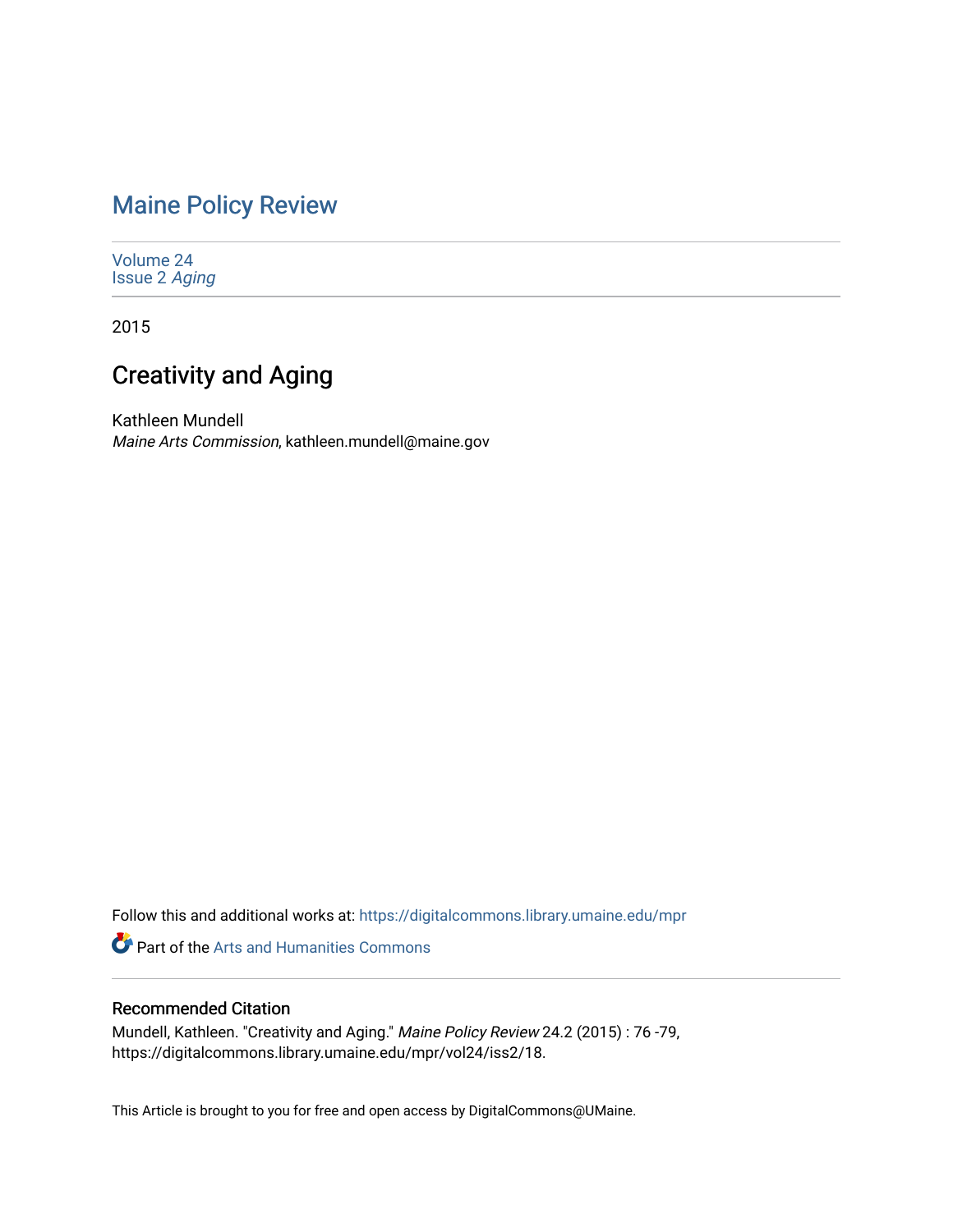# Creativity and Aging

#### by Kathleen Mundell

*Kathleen Mundell discusses the importance of creativity and creative engagement for older adults and their communities. She describes several projects sponsored by the Creative Aging Program of the Maine Arts Commission, which is one of 14 state arts agencies invited to participate in a national pilot program as part of the National Center for Creative Aging's Engage Initiative.*

*Creativity is hardly the exclusive province of youth. It can blossom at any age—and in fact it can bloom with more depth and richness in older adults because it is informed by their vast stores of knowledge and experience.*

> Gene Cohen, director, George Washington University's Center on Aging, Health & Humanities

Getting older doesn't have to be all bad news. Today,<br>
people are living longer than previous generations did, and for many, later life holds exciting opportunities for personal development and exploration. By shifting our focus from physical and mental decline to vitality and an expanded sense of self as we age, we open ourselves to the possibility of future years filled with growth, learning, and fulfillment.

Central to this viewpoint is recognition of how creativity affects the aging brain.

More than two decades ago, Dr. Gene Cohen, renowned geriatric psychiatrist and director of the Institute on Health, Humanities and Aging at George Washington University, suggested that creativity was like chocolate for the brain. His landmark research pointed to the positive impact of creativity on older adults' physical, mental, and emotional health. He coined the term creative aging to describe how creativity, in all its multifaceted forms, can not only sharpen cognitive skills but further the aging brain's ability to grow, change, and form new connections. (Cohen 2000).

But creative aging is not just about cultivating creativity. It's also about engagement. The term creative engagement refers to the benefits of participating in creative endeavors with others at both individual and

community levels. Such opportunities enable older adults to forge new connections and expand and strengthen their social networks while gaining a sense of personal value and meaning, all of which are keys to brain health (Dahlberg 2002). Anne Basting is founder and director of the University of Wisconsin-Milwaukee Center Center on Age & Community and director of TimeSlips, a nationwide program that uses improvisational storytelling as an invention for people with dementia and other cognitive disabilities. She describes the benefits: "Creative Engagement opens a path to a stronger sense of self in community. It develops a sense of purpose, of legacy. It creates a sense of belongingness" (http://www.utimes.pitt.edu/?p=21699).

In 2014, as part of the National Center for Creative Aging's *Engage Initiative*, the Maine Arts Commission became one of 14 state arts agencies invited to participate



*As part of the Beehive Collective's project, Norma Haynie, Whitneyville, is photographed holding an image of her first boyfriend.*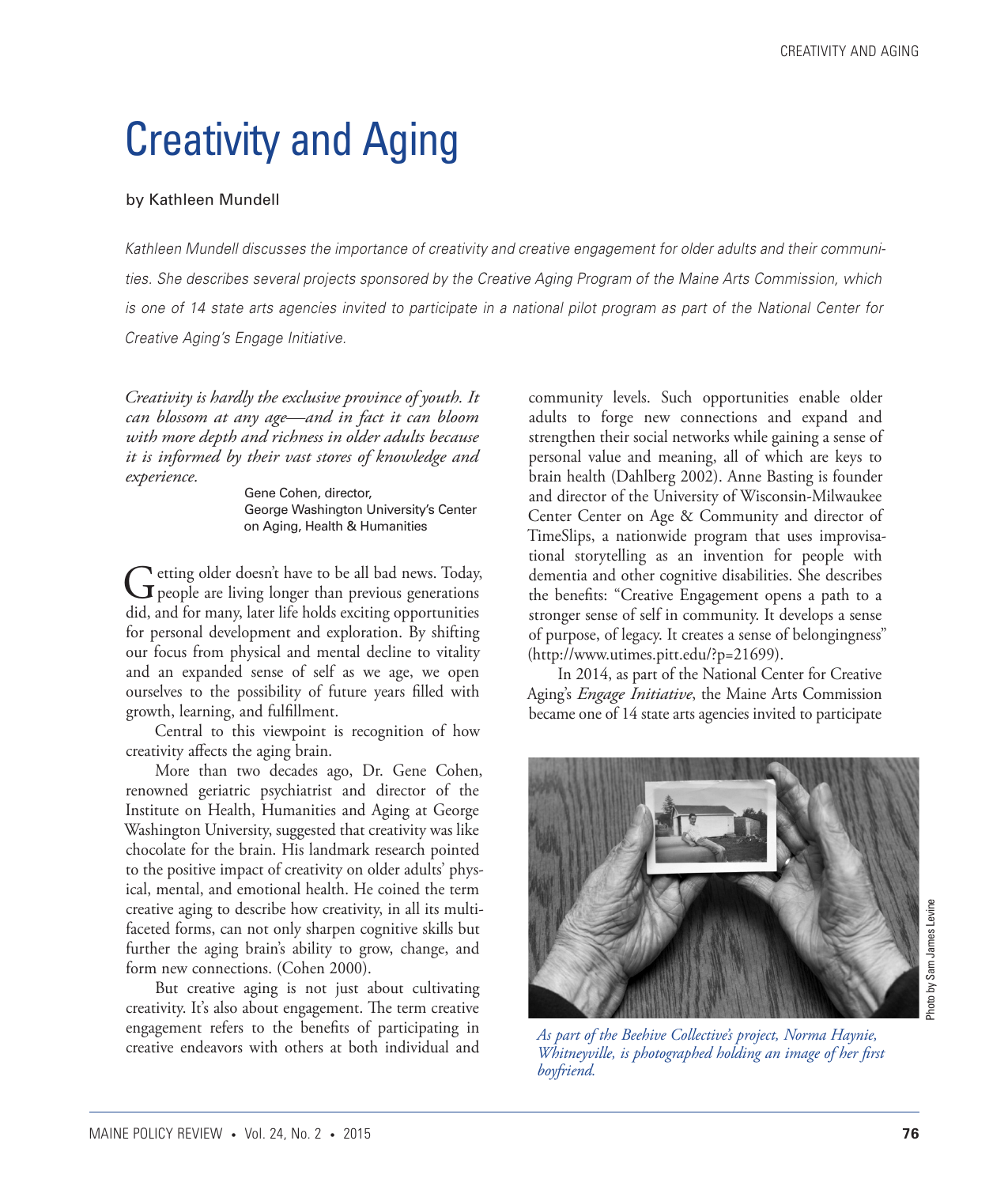in a national pilot program aimed at increasing the capacity of state and local arts organizations to improve the lives of older adults. As a result, the commission developed the Creative Aging Program. Aimed at fostering creative engagement, the program supports local projects that enhance older adults' quality of life and honors the vital role that elders can play in community life.

In designing the program, we looked to the research into how older adults learn. Particularly influential was the work of Malcolm Knowles, who contrasted the needs of adult learners with those of younger students. He found that older learners are more self-directed than their younger counterparts and are drawn to challenges that call for problem solving and hands-on engagement—a learning style that Knowles dubbed *andragogy*. Elders, he found, learn best in collaborative, process-oriented settings, as opposed to more traditional, didactic approaches centered on merely conveying content. They are especially motivated by topics and activities that are relevant to their life experiences (Knowles 1984).

In addition, the Creative Aging project is anchored in a set of principles put forth by Gay Hanna and Susan Perlstein (2008) of the National Center for Creative Aging. Following Hanna and Perlstein's precepts, the Commission sought to

- Follow adult learning principles by incorporating students' expertise and life stories.
- • Develop programs sequentially with measurable outcomes, both to support evaluation and to increase learners' sense of meaning and purpose.
- • Emphasize mastery and skill-building.
- • Engage professional artists to lead program development and implementation.
- • Build sustainable partnerships across sectors and agencies to promote public awareness.

Thus informed, the commission developed resources aimed at promoting the development of creative-aging programs at the local level. Among the most successful of these resources are the Creative Aging Teacher Artist Roster and the Community Partnership Program.

• Teaching Artist Roster—a free, online resource for nonprofit organizations interested in developing creative-aging programs. Featuring teacher artists interested in working with older adults

in community settings from libraries to senior centers, the roster covers a range of artistic disciplines, including dance, visual arts, theater, and poetry. Participating artists receive training from the commission in best practices in creative aging, program design and implementation, and the development of effective teaching plans. To date, the commission has provided free training for teaching artists by nationally known programs including TimeSlips and Lifetime Arts. Both of these opportunities were positively regarded by participants and have laid an excellent foundation for a strong program in Maine.

• Community Partnership Program—a fund for nonprofit organizations seeking to develop participatory programs involving artists from the Teaching Artist Roster. Successful projects incorporate creative-aging principles of social engagement and creativity, as well as a public component that promotes intergenerational exchange while honoring older community members.

Throughout the Creative Aging Program's first year, these resources helped foster a variety of local programs in which painters, dancers, storytellers, and bookmakers teach six- to eight-week workshops at local libraries, senior centers, and assisted living centers. Following are several success stories from year one.

*Imagine how much stronger communities will be when they choose to benefit from the time and talents of their most experienced citizens.*

Stacey Easterling, Program Executive for Aging, Atlantic Philanthropies

### THE BEEHIVE DESIGN COLLECTIVE: STORY GATHERING

As part of the pilot for the Creative Aging Program,<br>
the Beehive Design Collective, an all-volunteer, art-activists collective based in Machias, Maine, spent the summer of 2014 interviewing town elders and recording their stories. The project coincided with the collective's restoration of several downtown historic buildings. As project director Hillary Savage explained:

We took a moment to gather stories about the buildings' previous lives and what they meant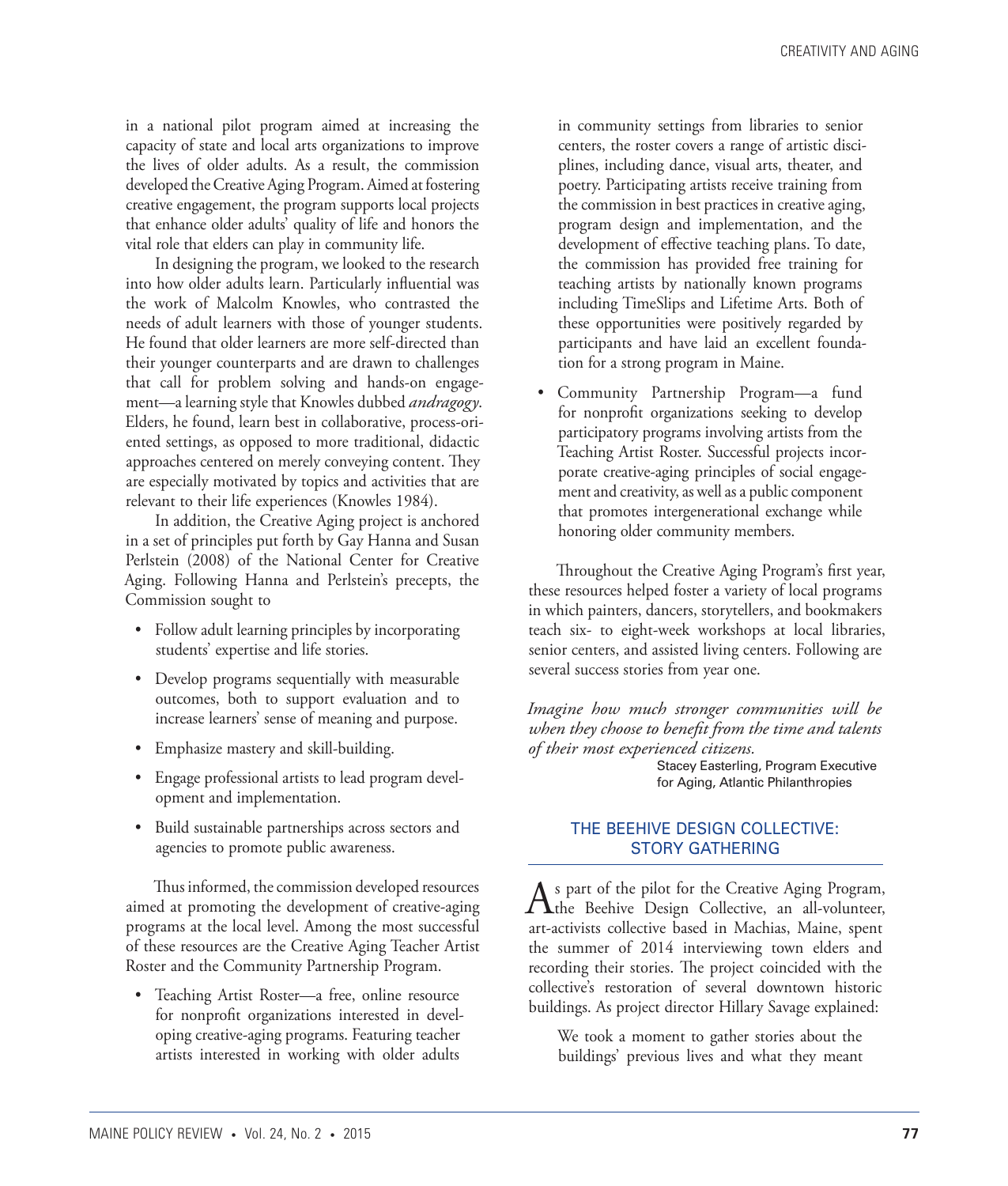to the town. The relationship of the buildings is important, not only in proximity (as they stood right across the street from each other) but also in memory, as the 5&10 was where most people hung out and bought candy before going over to the theater to watch the show. Many of the folks we interviewed either worked there, or their family members did, and all had very vivid memories to share about the spaces. We heard many different versions of a similar story: what downtown Machias used to be, how it has changed, and hopes for the future.

The story-gathering project exceeded expectations. By highlighting and preserving elders' stories, it not only yielded memories that will be used to inform decisions as to the future of the town's historic structures, but also sparked connections between generations, heightened townspeople's sense of place, and served as an overt acknowledgment of the importance of elders as keepers of local culture. As Savage commented, "This process was a way to gain insight into and honor the past as well as use that memory to inform decisions about the next stage of the buildings' life. The project grew beyond what we initially anticipated and we are now looking to see how we can further honor these stories and share them with generations to come."

#### TRADITIONAL ARTS APPRENTICESHIP PROGRAM

 $A$ s we age, sharing our stories helps us to affirm who we are and achieve personal integration, an essential step in the passing on of one's legacy (Haight and Haight 2007).

Being cast in this generative role is one of the gifts of growing older. It allows us to contribute the wisdom we've gained through experience and at the same time asks us to step into the role of teacher—a process that often gives our lives a renewed sense of purpose (McAdams and de St. Aubin 1992).

The Maine Arts Commission's Traditional Arts Apprenticeship Program, funded by the National Endowment for the Arts and now in its 25th year, demonstrates one way to put community elders' cultural knowledge to good use. In this initiative, elder masters of traditional arts teach their skills one-on-one to younger apprentices and, in the process, affirm their

central role as sources of wisdom and cultural knowledge within their communities.

As master Passamaquoddy basket maker Molly Neptune Parker describes it:

Basket making to me is about our respect for using the bounty of nature and the talent of generations in making something of value, beauty, and function. The art of Passamaquoddy basket making has been woven throughout all aspects of my life. I have used it to teach myself, my children, my grandchildren, and others about Passamaquoddy traditions, history, values and language.

Also involved in the apprenticeship program is master woodcarver Tom Cote. Cote comes from a long line of talented woodcarvers, stretching as far back as his great-great-grandfather Jean Baptiste Cote of Quebec, a carver of church altars. Tom said carving reminds him of growing up in Maine's St. John Valley, surrounded by a vibrant Franco population that traces its roots to Acadia and Quebec.

Now teaching a new generation of woodcarvers, including his granddaughter, Cote reflected on the lessons he offers in his studio in Limestone, Maine:

I want to teach my apprentices that carvers have a tradition of dealing with the shaping of dull, common, and ordinary things into objects of interest and value, using local raw materials to enrich the lives of family and friends. This is an important part of the Acadian tradition.



*Master Passamaquoddy basketmaker Molly Neptune Parker with her grandson, George Neptune.*